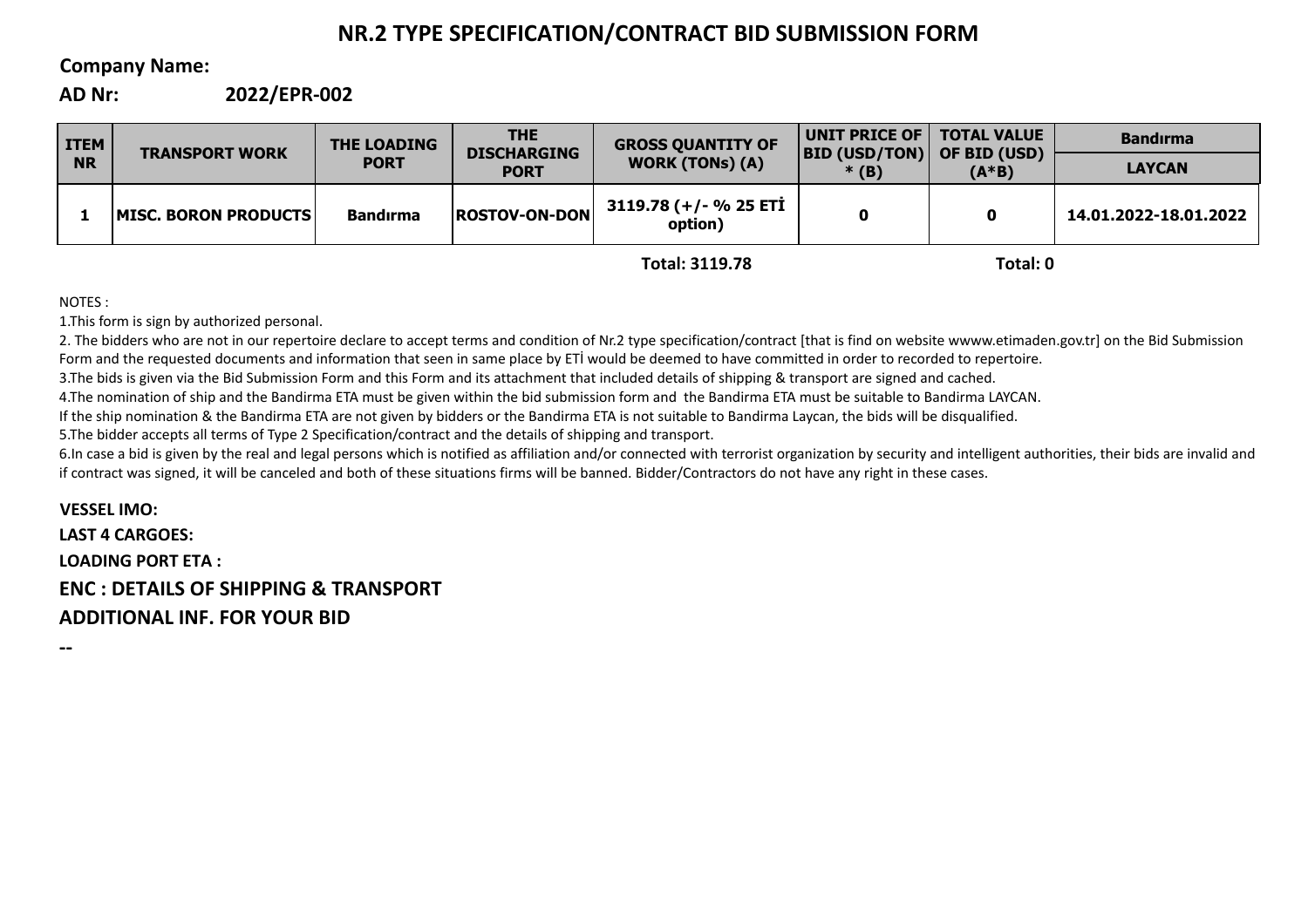### **DETAILS OF SHIPPING AND TRANSPORT**

1. The bidder will offer all of the work (items).

2. All of shipment shall be carried out from the loading ports/berths/terminals to unloading ports/berths/terminals by one ship and in the hold(s) of the ship and without a partial cargo.

3. The unloading will be made to buyer's berth is notified Buyer's agency.

4. All or some cargo could be directly transshipped into barge(s) and/or coaster(s).

5. The bill of lading(s) shall have got the phrase as 'Clean on Board'. The B/L(s) shall be delivered to ETİ without delay.

6. The holds will be reinforced with hatch cover marine tape (in min. 150 mm widths and at min. 5 mm thickness) or with foam by the Contractor in order to minimize water leakage.

# **BASIS OF TRANSPORT: FIOS lashing / securing / dunnage**

# **Bandırma PORT LAYCAN : 14.01.2022-18.01.2022**

Contractor shall be obliged to make available at Bandırma port, the ship that is suitable to the loading port/berth/terminal and to the discharge port/berth/terminal between 14.01.2022-18.01.2022 following his reception of the transportation instructions from the ETİ

# **ETA NOTICE : The ship shall report her estimated time of arrival (ETA) to loading and unloading ports at 7, 5, 3, 2 and 1 days intervals to ETİ and sales@etiproducts.com .**

**QUANTITY OF THE WORK : Total: 3119.78 (+/- 25% option) THE DEADLINE FOR BIDDING : 12.01.2022 13:30:00 BUILT DATE OF VESSEL MUST BE MAX 35 YEARS**

# **DETAILS OF PRODUCTS**

900 tons KIR Etibor-48 in 1000 kg PP+PE big bags with bottom valves, 315 tons KIR Etibor-48 in 25 kg FFS 1050 kgs 4 way pallets, 315 tons EME NS Boric Acid in 25 kg FFS 1050 kgs 4 way pallets, 105 tons EME Boric Acid DS in 25 kg FFS 1050 kgs 4 way pallets, 200 tons BAN Borax Deca in 1000 kg PP+PE big bags with bottom valves, 210 tons BAN Borax Deca in 25 kg Lam PP 1050 kgs pallets 500 tons BIG Ground Ulexite -75 micron in 1000 kg PP+PE big bags with bottom valves, 500 tons BIG Ground Ulexite -45 micron in 1000 kg PP+PE big bags with bottom valves, 36 tons BAN Etidot-67; 20 kg Kraft bag 720 kg pallet;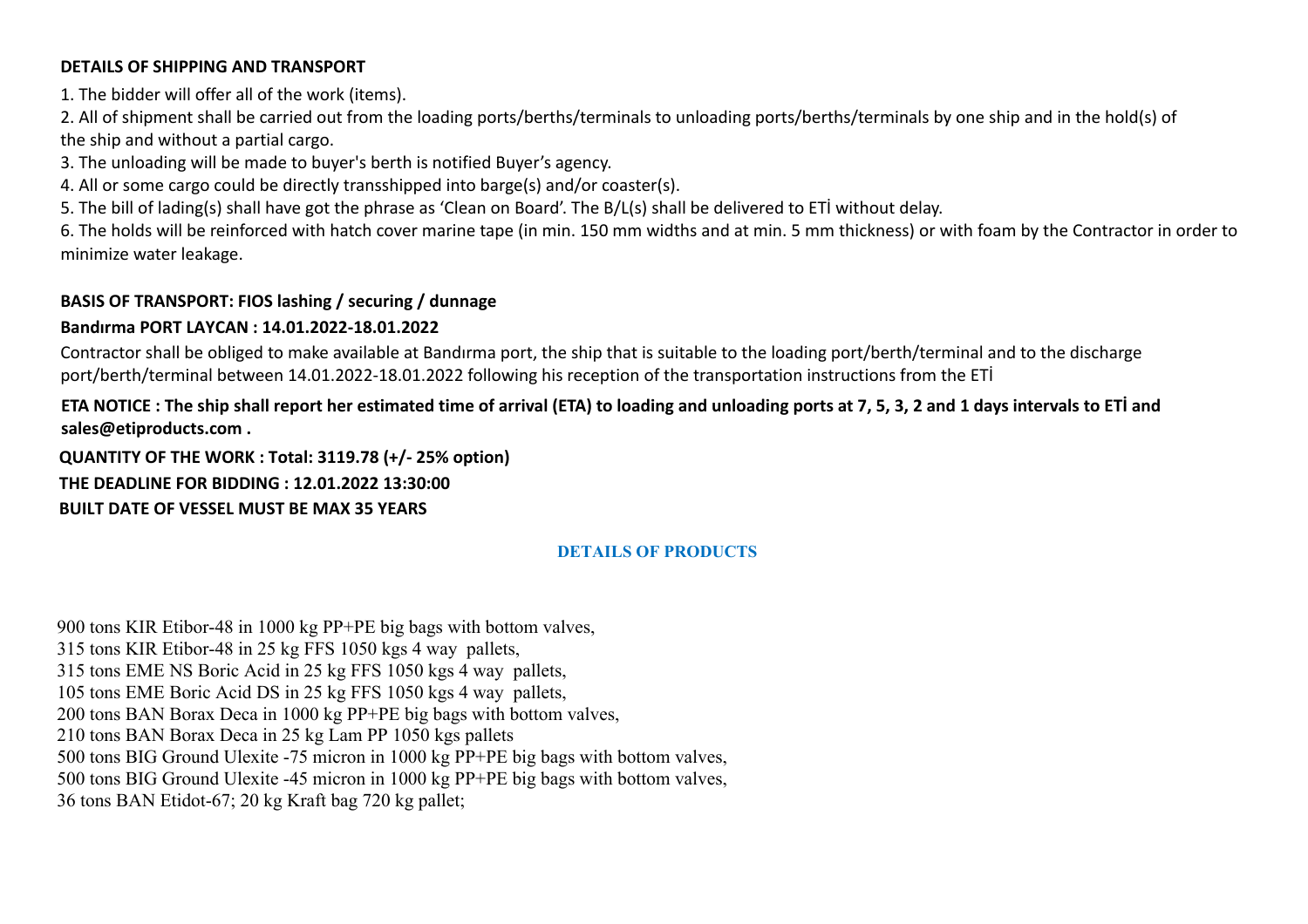Total Weights :3081 tons **(+/- %25 ETİ option)** Gross Weights :3119,780 ton **(+/- %25 ETİ option)**

**The volume of** Etibor-48 **big bags should be increased or decreased to ensure the balance of the vessel's tonnage. The loading plan will be made on this basis.**

**Big bags must be stowed maximum 6 tiers.**

**The palletized products should be stowed in 3 tiers.**

**The palletized powder products should be stowed in 2 tiers,**

**The palletized products cannot be loaded onto/under the bagged products or bulk.**

**Product type and tonnages could be changed by ETİ within 25% option or up to 5500 tons according to the vessel's capacity.**

**The products are harmless, non-dangerous and non imo classed.**

# **DETAILS OF SHIP**

The vessel(s) has/have not carried any cargo of waste, derived products of petrol, petroleum and coal products, scrap, derived products of coal, refused-derived fuel (RFD) or solid recovered fuel and specified recovered fuel (SRF) during the last one year in addition to 2 Nr. Type Specification,

There is no necessity for vessel crane.

Ship-owner(s) and ship(s) must be a member of IACS.

Vessel should not been under detention within a year.

Except Ukrainian and Georgian all flag of vessels are excepted.

The Holds of Vessel: The holds of the ship(s) should be double-skinned and box-shaped type and bulk head type. The holds shall have steel floors. The holds should be at the same size with the hatches, in "OPEN HATCH" form, with an automatic opening and closing feature like as MacGregor.

The ship should be suitable for the characteristic and climatic condition of the loading and unloading ports and the ship should be have proper depth holds in order to use crane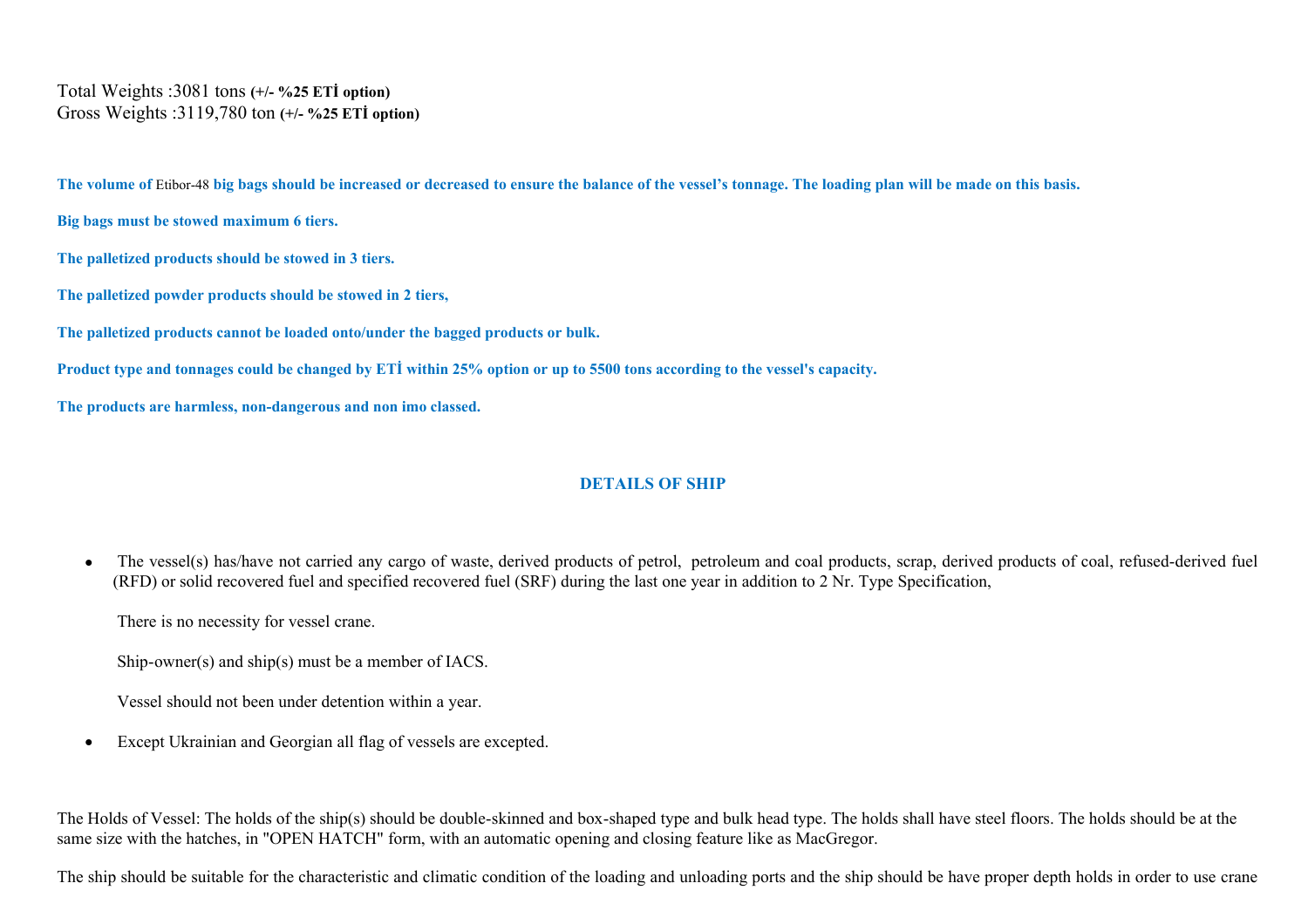and its grabber.

## **DETAILS OF LOADING PORT**

The loading port agency should be notified by bidder within the bid submission form and the loading is done at one of Çelebi Terminal's piers is determined by the **Contractor's agency.**

# **1 SAFE BERTH, BANDIRMA, ÇELEBİ TERMINAL**

| Berth Length & drafts |                                    |                                                                        |  |  |  |  |
|-----------------------|------------------------------------|------------------------------------------------------------------------|--|--|--|--|
| Berth Nr.             | Length<br>approximately<br>(meter) | <b>Approximately DRAFT SSW (Summer Salt</b><br>Water) (METER)          |  |  |  |  |
| $2 - 3$               | 284                                | 9                                                                      |  |  |  |  |
| $4 - 5$               | 324                                | 10                                                                     |  |  |  |  |
| 6                     | 130                                | 10                                                                     |  |  |  |  |
| $7 - 8$               | 380                                | 11 for 250 meter section of berth<br>10 for 130 meter section of berth |  |  |  |  |
| 9                     | 204                                | 10                                                                     |  |  |  |  |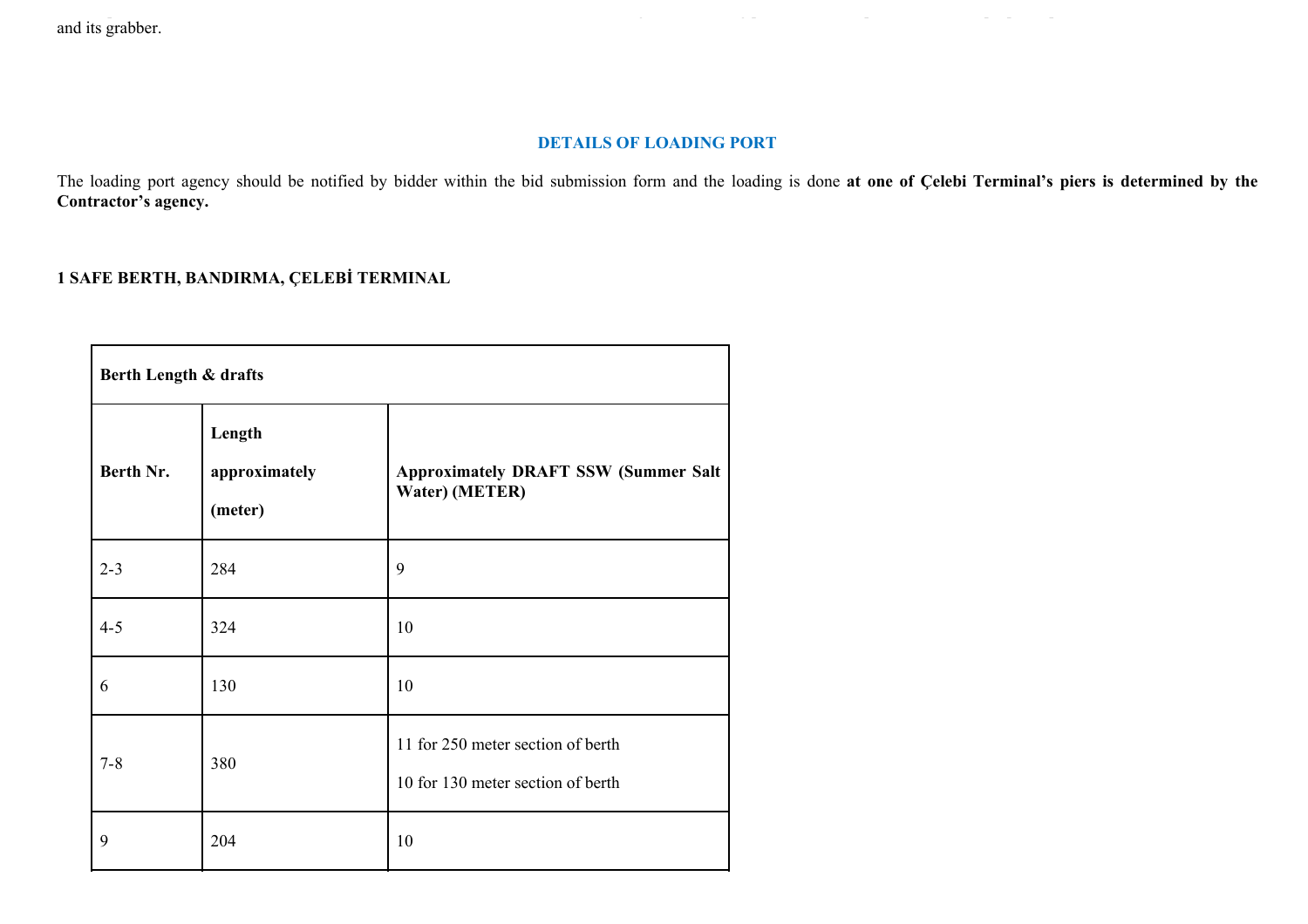| 11<br>11 | 190 | 10 |
|----------|-----|----|
|          |     |    |

Width: approximately 80 meter

1gsb (good, safe berth) & aa (always afloat)

Loading rate: approximately 1500 tons per WWD for Big-Bag & 750 tons per WWD for pallets.

#### **DETAILS OF DISCHARGING PORT**

#### **1 SAFE BERTH, ROSTOV-ON-DON**

Discharging rate is approximately 1000 tons per WWD for Big-Bag & 500 tons for Pallets WWD and SSHEX EIU

Draft is SSW approximately 4,00 meters and it can be changed as +/-2 meters due to wind.

The information as special characteristics, administrative and technical conditions, icing and other climatic conditions of the discharging port should be observed while the most suitable ship is provided by the Contractor. If the ship stranded at sea and/or ports due to climatic condition and icing and/or not berth to port/terminal/piers due to same and other reasons, in this case costs, expenses borne by the Contractor.

## **THE LOADING AGENCY**

The loading agency of Contractor must be localized in Bandırma and it must being worked as shipping agency under permit and license of TC Maritime Undersecretary and should have managed the loading operation of bulk/bags/palletized products.

#### **THE DISCHARGING PORT AGENCY OF BUYER**

**UNISHIP LTD**

**Rostov-on-Don, Aksaysky disrrict, Olginskaya station, 17 Levoberezhnaya st.**

**Aksaysky bucket**